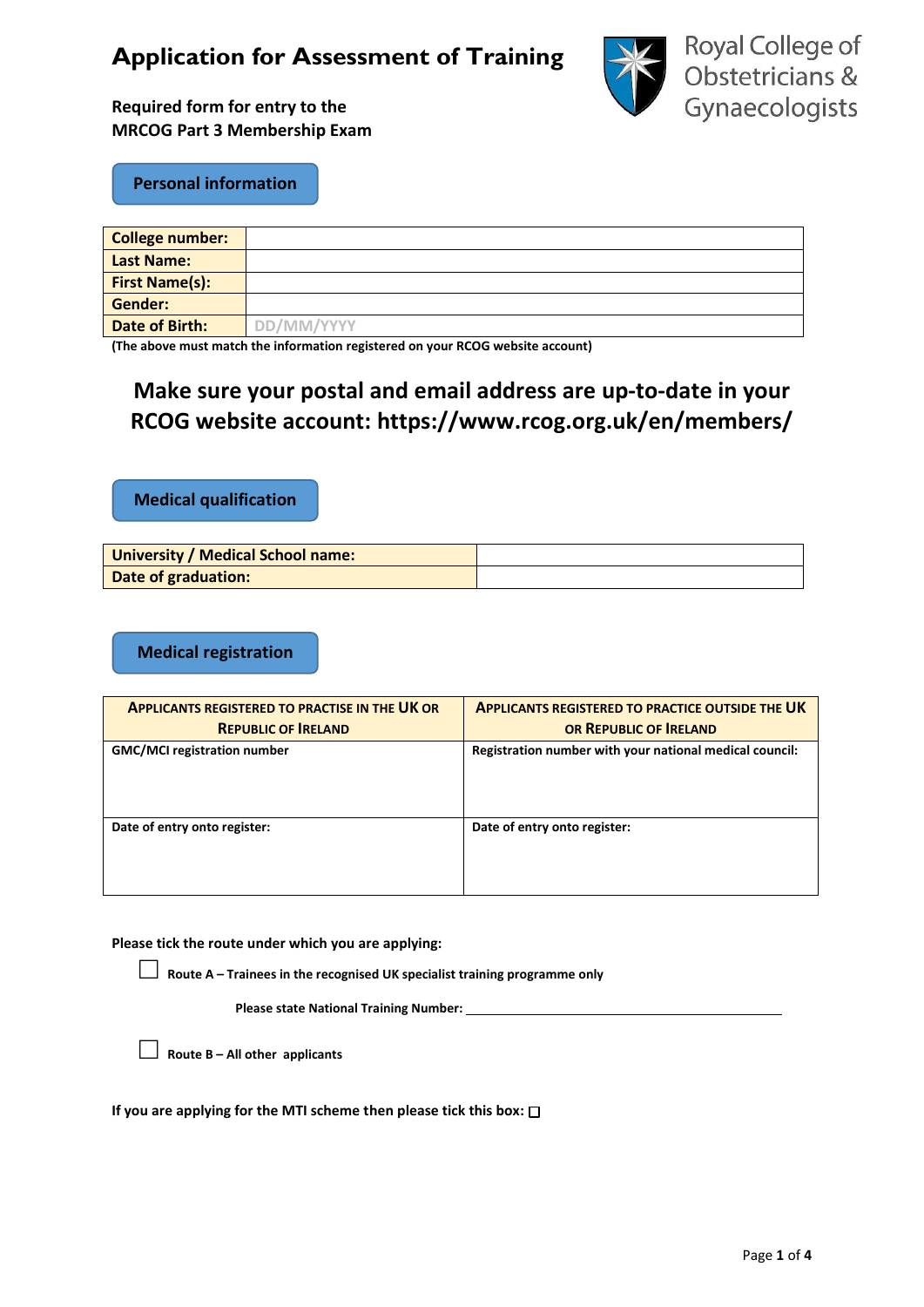### **For Route A and Route B candidates please state your training in Obstetrics and Gynaecology to date:**

Pre and post-registration refers to the period before and after full registration with your National Medical Council. Any training completed *before* full registration with your medical council will not be counted towards your training.

| <b>Job Title</b>                           | No. of<br>months | <b>Dates</b> |    | <b>Hospital</b> | <b>Consultant in</b><br><b>Charge</b> | <b>Experience</b><br><b>Certificate Enclosed</b> |
|--------------------------------------------|------------------|--------------|----|-----------------|---------------------------------------|--------------------------------------------------|
|                                            |                  | <b>From</b>  | To |                 |                                       |                                                  |
| <b>GENERAL TRAINING (pre-registration)</b> |                  |              |    |                 |                                       |                                                  |
|                                            |                  |              |    |                 |                                       |                                                  |
|                                            |                  |              |    |                 |                                       |                                                  |
|                                            |                  |              |    |                 |                                       |                                                  |
|                                            |                  |              |    |                 |                                       |                                                  |

Please state your post-registration training in obstetrics and gynaecology to date using the table below. You must have spent a minimum of 4 years of post-registration training in obstetrics and gynaecology.

### **Route B candidates: For each post, upload a certificate / letter confirming each post-registration position as stated in the Assessment of Training instructions.**

| <b>Job Title</b>                                                  | No. of | <b>Dates</b> |    | <b>Hospital</b> | <b>Consultant in</b> | <b>Experience</b>           |  |
|-------------------------------------------------------------------|--------|--------------|----|-----------------|----------------------|-----------------------------|--|
|                                                                   | months |              |    |                 | <b>Charge</b>        | <b>Certificate Enclosed</b> |  |
|                                                                   |        | From         | To |                 |                      |                             |  |
| <b>OBSTETRICS AND GYNAECOLOGY (recognised, post-registration)</b> |        |              |    |                 |                      |                             |  |
|                                                                   |        |              |    |                 |                      |                             |  |
|                                                                   |        |              |    |                 |                      |                             |  |
|                                                                   |        |              |    |                 |                      |                             |  |
|                                                                   |        |              |    |                 |                      |                             |  |
|                                                                   |        |              |    |                 |                      |                             |  |
|                                                                   |        |              |    |                 |                      |                             |  |
|                                                                   |        |              |    |                 |                      |                             |  |
|                                                                   |        |              |    |                 |                      |                             |  |
|                                                                   |        |              |    |                 |                      |                             |  |
|                                                                   |        |              |    |                 |                      |                             |  |
|                                                                   |        |              |    |                 |                      |                             |  |
|                                                                   |        |              |    |                 |                      |                             |  |
|                                                                   |        |              |    |                 |                      |                             |  |
|                                                                   |        |              |    |                 |                      |                             |  |
|                                                                   |        |              |    |                 |                      |                             |  |
|                                                                   |        |              |    |                 |                      |                             |  |
|                                                                   |        |              |    |                 |                      |                             |  |
|                                                                   |        |              |    |                 |                      |                             |  |
|                                                                   |        |              |    |                 |                      |                             |  |
|                                                                   |        |              |    |                 |                      |                             |  |
|                                                                   |        |              |    |                 |                      |                             |  |

**I confirm that I am not currently suspended or removed from medical practice by any authorising body or involved in disciplinary proceedings related to medical practice in any country.**

#### **I confirm that I have passed the Part 1 exam.**

| Signature: |  | Date: | -- |
|------------|--|-------|----|
|------------|--|-------|----|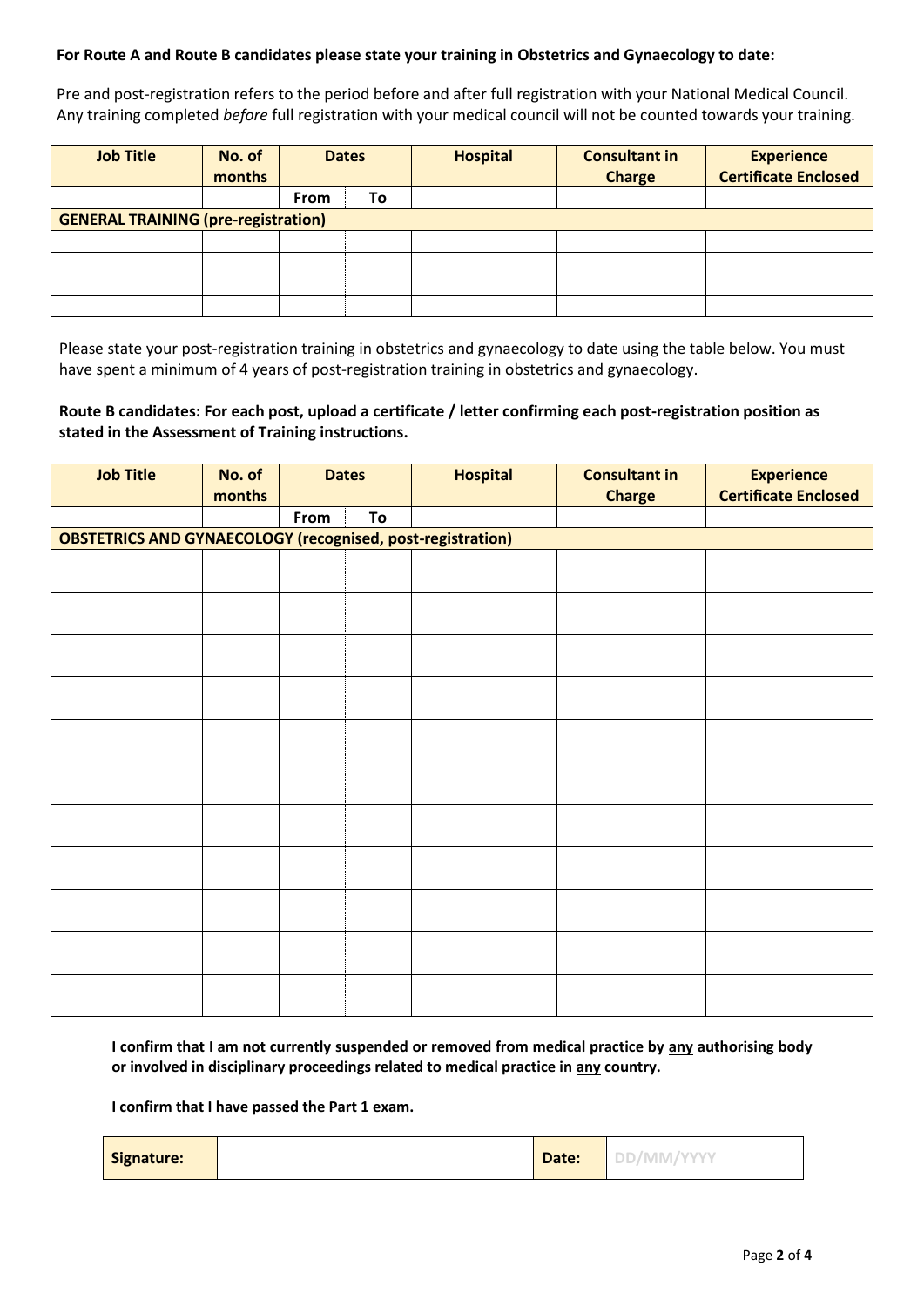# **Guidance for Assessment of Training Guidance Applications**

### **Information for Route A applicants**

- Trainees in a recognised UK specialist training programme must be in intermediate training to be eligible to sit the Part 3 MRCOG examination.
- Trainees must be at **ST3 level or above at the date of application** for the Assessment of Training.
- Trainees are required to complete an Application for Assessment of Training form, including ticking Route A and providing their National Training Number.
- Candidates are not required to submit any supporting documentation; if the College requires any additional information, the Examination Department will contact candidates via email after receipt of their application.

#### **Information for Route B applicants**

- Trainees not in a recognised UK specialist training programme must demonstrate that they have spent a minimum of **four years of post-registration training** in Obstetrics and Gynaecology.
- Two of these four years must be completed within the last four years preceding a candidate's original application. Route B applicants are required to submit:

 $\Box$  A copy of your internship / pre-registration certificate (attested copy)

**□** A copy of your medical registration certificate

**□** Certificates / letters confirming each post-registration position stated on the form

These must:

- be from your consultants-in-charge or Chair of the Division
- be attested copies (not originals)
- be on official hospital letterhead paper
- state the title / nature and grade of the post
- state the **full, exact dates** between which the post was held
- not be contract or appointment letters

Experience certificates/letters must be attested with an ink signature by a Fellow or Member of this College, the university or hospital issuing the certificate, the British Council or your embassy, or a solicitor. Any documents submitted along with your application are retained by the Examination Department. Incomplete forms and those where certification has not been submitted for all appointments will not be accepted.

#### **For posts to be recognised, they must be:**

- hospital-based in obstetrics and / or gynaecology
- of at least six consecutive months' duration

Should the Examinations Department require additional experience certificates, candidates must submit these documents within **3 weeks** of correspondence. After this period, incomplete Assessment of Training applications will be destroyed and candidates will subsequently be required to submit a new application should they wish to reapply.